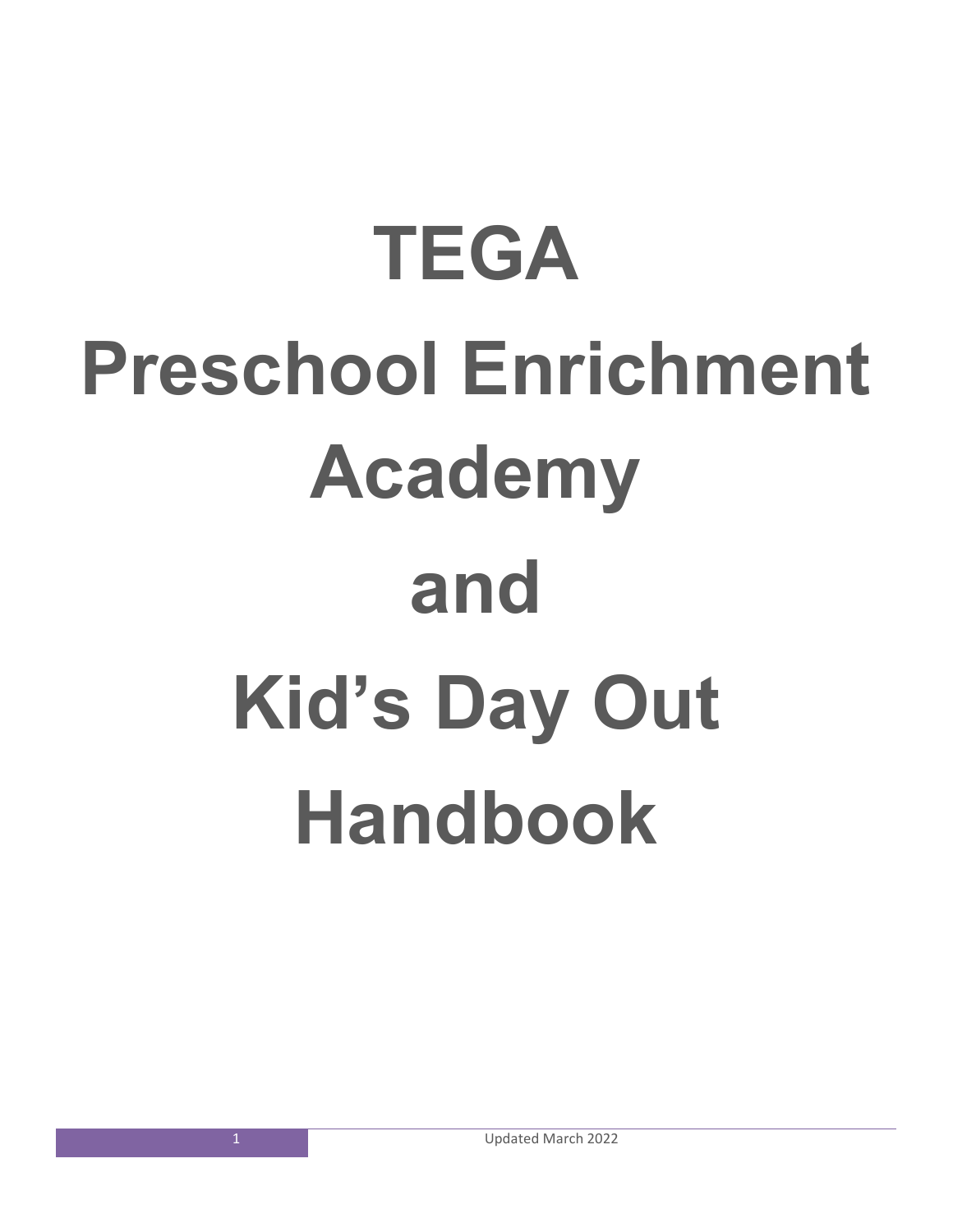# STATEMENT OF PURPOSE

Our program is designed to provide high quality care in a safe and nurturing environment that promotes physical, emotional, creative, social, and cognitive development for children.

# ENROLLMENT PROCEDURES

Prior to participation in our program, all registration information is completed online as well as the supplemental form. Students 18 months old – 5 years old must have a current shot record, and wellness check on file. 4 year olds must also have a current hearing & vision screening on file. You must schedule an application meeting with the director prior to enrolling. After enrolling we will take 48 business hours to review your application and enrollment. Once we have reviewed your enrollment we will send you a welcome letter with our available start date.

# OPERATION TIMES

TEGA Preschool: runs August through May. Hours are 9:00am – 12:00pm and 9:00am to 3:00pm for extended care.

KDO Summer Camp operates June, July, and August. Hours are from 8:30am to 6:00pm. early drop begins at 7:30am.

# TUITION

Tuition is billed monthly, and drafted automatically on the 25<sup>th</sup> of the preceding month. Parents may opt out of auto-draft by paying the full amount due at least one business day prior to the 25<sup>th</sup>. Tuition is calculated on a 36 week school year, which allows for a holiday break in December and a Spring break in March, and is divided into equal monthly payments. You will make the same payment each month regardless of holidays. We will not allow students to attend if tuition is not current.

# **CONFERENCES**

We are happy to schedule TEGA parent/teacher conference for our Pre-K class. This conference allows parents and teachers to discuss children's progress in schoolwork, achievement and classroom behavior that will help them prepare for kindergarten. If a parent would like to set up a conference, they are welcome to contact the child's teacher and center director during business hours.

# DROPPING OFF YOUR CHILD

All preschool students drop off time is at 9:00am. After 9:10 the teachers will be busy working with students. If you do arrive late, observe what is going on, and help your child become involved. All students must be present and accounted for by 9:15 am. TEGA feels that for each student to gain the most from the programs we provide it is vital that students arrive on time each day. We will not accept children dropped off at nap time.

# Pick Up Procedures:

Preschool – parents should sign students in and out located at the front desk. If you are having someone other than the designated parent / guardian on your child's registration form, the individual must be an approved contact person and provide a driver's license. Please do not pick up your child between 1:00-2:45 as it disrupts nap time.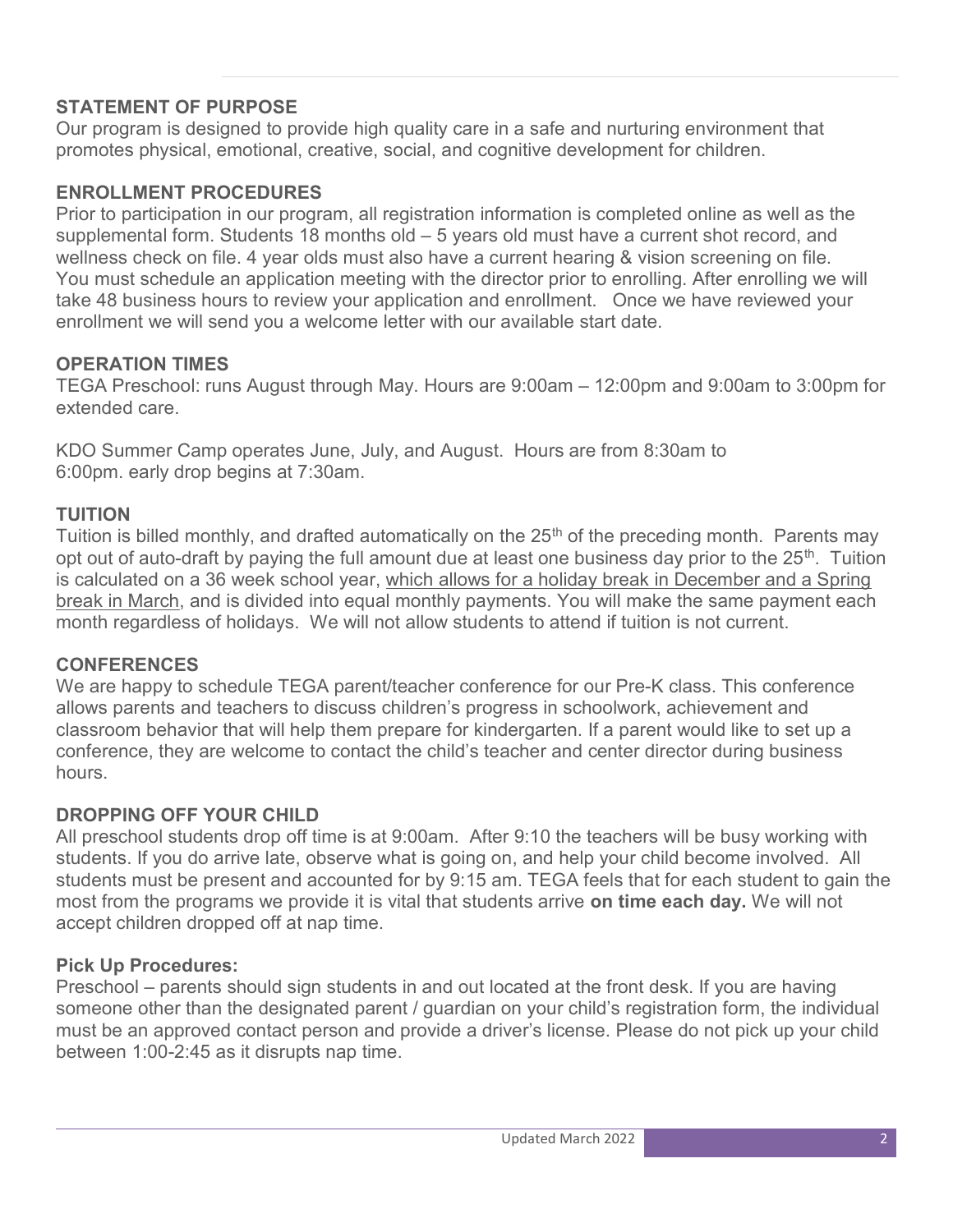# SUPPLIES

TEGA provides an abundance of supplies for the children. However, please refer to the supply list for your child's class for supplies needed. Each class will be responsible for a few supply items each year. The teachers will send home reminders pertaining to these supplies.

Hooks: each child will have a designated hook in the hallway. A BAG or back pack is recommended to hold:

- Diapers (3-5),
- **Wipes**
- Extra clothes (shirts, pants, underwear, socks)
	- To avoid mix-ups, it is best if you send these in large plastic zip-loc bag labeled with your child's name.
- Lunchbox.

## Please, LABEL EVERYTHING

## DIAPERS/POTTY:

- If your child is still in diapers, please bring an extra set: of diapers, wipes & extra clothes. We go through lots of wipes, not only for diaper changes but for cleaning hands and faces after lunch.
- **If your child is potty trained, please send at least one complete change of clothing (including** socks), preferably two. Accidents happen, even to the experienced potty-goers!

## TEGA CURRICULUM

TEGA provides an integrated, hands-on environment that fosters exploration, experimenting and discovery. Our staff chooses resources and texts that help us provide a developmentally appropriate program of education. Below are a list of our goals and objectives.

## Social

- Learn to play, work & communicate with peers & adults
- Adjust to group situations
- Accept others that may be different from self
- Develop a sense of community
- Accept change in environment and routines

#### Emotional

- Develop a positive self-concept
- Be free to risk failure and make mistakes
- Show independence and responsibility
- Channel emotions in appropriate and acceptable outlets

#### Physical

- Develop gross and fine motor skills
- Develop hand-eye and eye-foot coordination
- Become aware of his/her body
- Learn basic gymnastics skills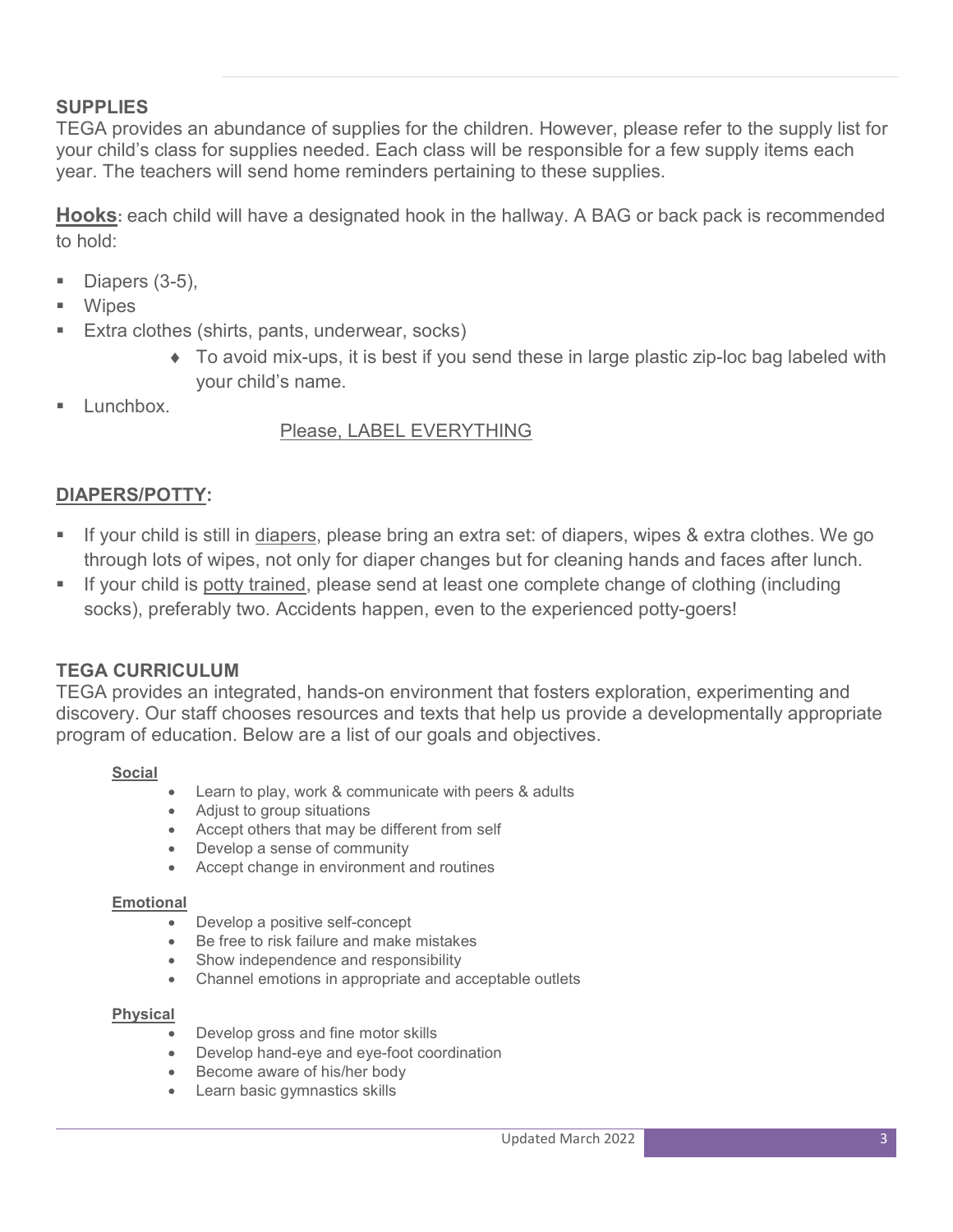## **Creative**

- Provide opportunities for creative expression
- Become familiar with the use of scissors, glue, crayons, and other art supplies
- **Expose children to rhythm, beat, and music**

#### **Intellectual**

- Continue to develop language use and understanding (ex. alphabet recognition and writing skills)
- Develop pre-reading and reading skills (ex. distinguish left from right, top from bottom, and phonics)
- Gain awareness of shapes and colors
- Develop number skills (ex. counting, use of calendars, time, and measurement)
- Enrich lives with appropriate children's literature
- Expand science concepts (ex. body parts, 5 senses, and observe, understand, collect and investigate nature)
- Develop listening skills
- Develop an ever-increasing attention span

## REST TIME

Children enrolled in TEGA and KDO will participate in a rest time following lunch. You will need to send a labeled nap mat, pillow, blanket, and a bag to store nap mat belongings in. Nap mats will go home daily. We ask that you wash your mat regularly. Children who do not regularly nap will rest for 1 hour and then be allowed to read a book, color, or play with a small toy.

## KDO CURRICULUM

The Kid's Day Out curriculum includes indoor sport games, outdoor sport games, arts & crafts, swimming and gymnastics. Please refer to the posted daily schedule for specific activities. KDO is June-August.

## **SNACK**

Please provide a personal snack from home sent daily that is clearly labeled with students first and last name, as well as AM or PM Snack.

## **LUNCHES**

Students enrolled should bring a labeled lunch box with everything they will need, including a spillproof drink, utensils, napkins, and bibs if needed. There is a microwave in the classroom if you would like to send something that needs to be heated. Please be aware that because you are providing meals for your child, TEGA is not responsible for its nutritional value, or for the daily food needs of your child. However, we encourage the children to eat their nutritional food first, before we offer any desserts provided.

## EMPLOYEE INTERACTIONS

Professional interactions between employees and parents are of upmost importance at TEGA. We encourage parents to communicate openly and regularly with employees to produce the most successful and beneficial outcome for our students. However, all interactions and conversations must be conducted on the premises or via the TEGA business phone. To protect the privacy and family time of our employees contacting via personal phones and or social media is prohibited. We do not allow our staff to babysit or nanny TEGA customers while employed at TEGA.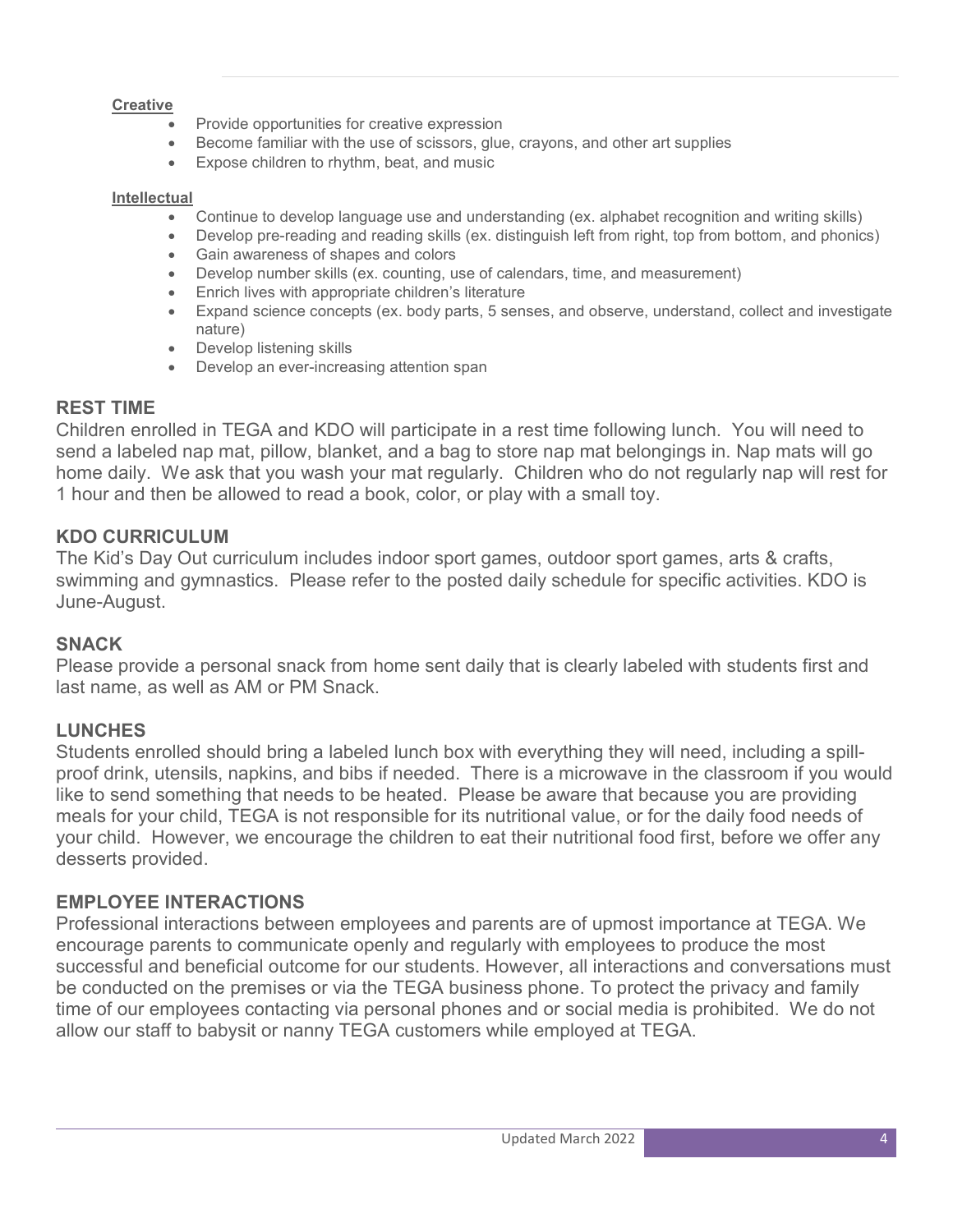# SUNSCREEN AND INSECT REPELLENT

TEGA will administer sunscreen and bug spray as weather and time of year requires. If you do not want your child to use sunscreen or bug spray please notify your child's teacher and provide a personal supply that will be used specifically for your child.

# DRESS CODE

Please dress your child in clothes that are suitable for gymnastics, playtime, and arts and crafts. If your child dresses in a skirt or dress we ask that shorts be worn underneath so that he or she may participate in all gymnastic activities. Each child must also bring a complete change of clothes, which includes socks and underwear in a labeled Ziploc bag daily. Child care licensing requires that students are offered outdoor play time twice a day. While we typically do not go outside if the temperature is above 100 degrees or below 40 degrees we ask that you dress your child appropriately for the weather. In fall and winter months, please send a labeled coat daily.

# DISCIPLINE

Our main goal is to develop children into individuals who are aware of their actions, how their actions affect others, and how the choices they make can help them resolve difficulties and conflicts. When we encounter situations that require us to intervene we will use the following procedures:

## Discipline will be:

- 1. Individualized and consistent for each child;
- 2. Appropriate to the child's level of understanding; and
- 3. Directed toward teaching the child acceptable behavior and self-control.

Caregivers will only use positive methods of discipline and guidance that encourage self esteem, self control, and selfdirection, which include at least the following:

- 1. Using praise and encouragement of good behavior instead of focusing only upon unacceptable behavior;
- 2. Reminding a child of behavior expectations daily by using clear, positive statements;
- 3. Redirecting behavior using positive statements; and
- 4. Using brief supervised separation or "cool down time" from the group, when appropriate for the child's age and development, which is limited to no more than one minute per year of the child's age.

There must be no harsh, cruel, or unusual treatment of any child. The following types of discipline and guidance are prohibited:

- 1. Corporal punishment or threats of corporal punishment;
- 2. Punishment associated with food, naps, or toilet training;
- 3. Pinching, shaking or biting a child;
- 4. Hitting a child with a hand or instrument;
- 5. Putting anything in or on a child's mouth;
- 6. Humiliating, ridiculing, rejecting or yelling at a child;
- 7. Subjecting a child to harsh, abusive, or profane language;
- 8. Placing a child in a locked or dark room, bathroom or closet with the door closed; and
- 9. Requiring a child to remain silent or inactive for inappropriately long periods of time for the child's age.

We make every effort to communicate with parents and encourage you to do the same. Cooperatively, parents and teachers will decide on the appropriate action to take when necessary.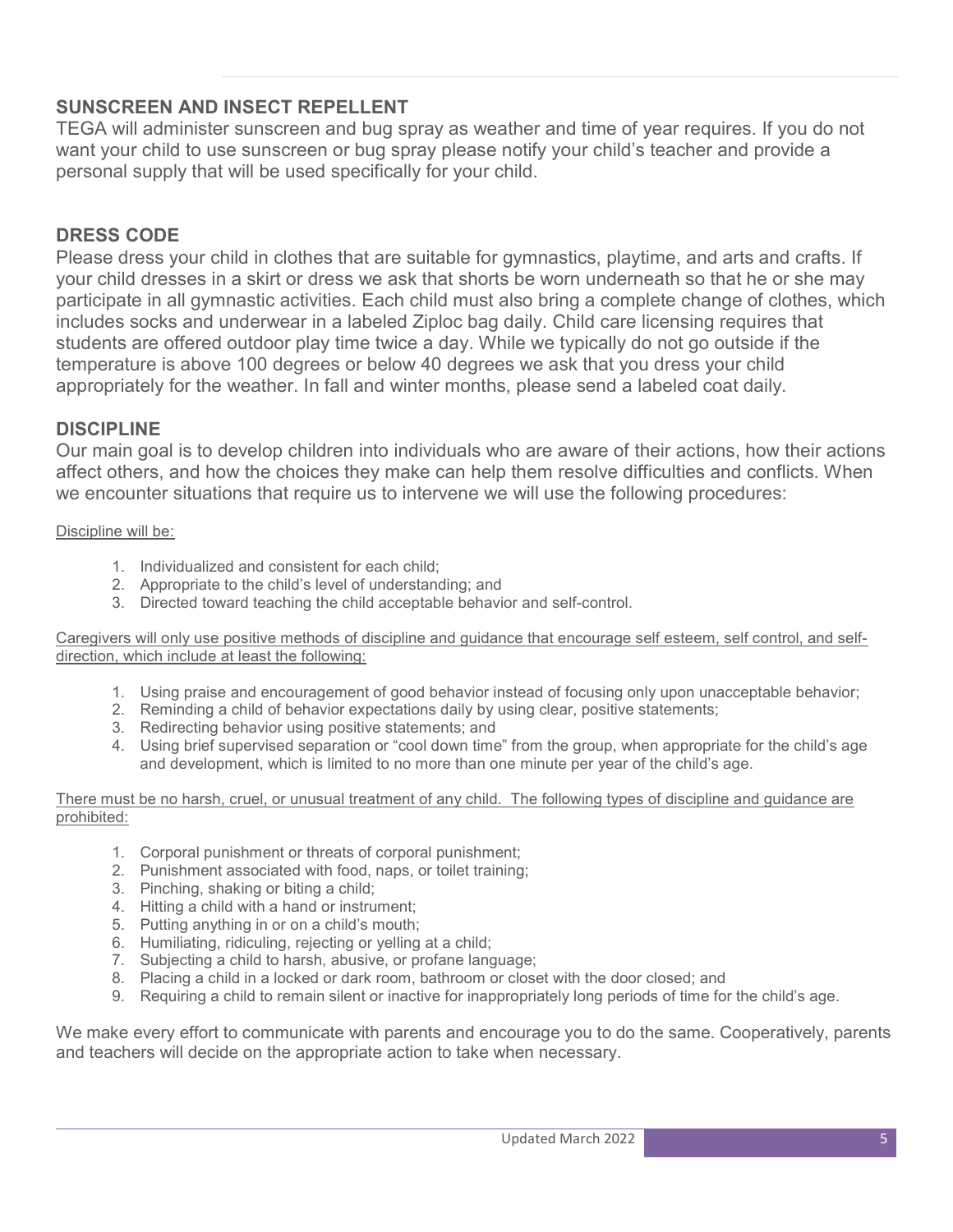TEGA takes harmful actions to other students and teachers very seriously. We therefore work on a three strike policy. Parents will be notified immediately and asked to pick up their student from school for the remainder of the day. After the two harmful behavior the student will be on a three day suspension from the program to ensure the safety of other students. If harmful behavior continues after returning from suspension the student will be dismissed from the program. TEGA Kids Superplex reserves the right to terminate care for the child for discipline problems at any time.

# FIELD TRIPS

Written permission is required for all field trips. You will be given advance notice and an outline of activities. We must have a written permission slip and any required money before your child will be allowed to participate. Transportation to and from field trips will be provided by TEGA. Parents are always welcome to transport their own children and participate in field trips. Children 18 months - 2 yrs will not leave the facility for field trips. All children must be potty trained to go on field trips. 3 years olds will need to provide their own car seats for transportation. 4year olds may use their own or use our TEGA booster seats.

# PARTY INVITATIONS

Party invitations can be given to your child's teacher to distribute into folders. For confidentiality purposes we cannot give out contact information for other families.

# PARENT LETTERS

We will send home monthly calendars containing our curriculum and activities. Emails will also be sent out to update parents of events, changes, and activities. Please make sure you have a current email address in the TEGA parent contact system.

## WATER ACTIVITIES

 In our summer program we will have water activities. 3 & 4 year olds will have a swimming lesson with a certified water safety instructor during the summer season. 2 Year olds will have water play days once a week. They may participate in other water activities such as the sprinkler. We will stay within the minimum required standards for ratios at all times.

# PARENT CODE OF CONDUCT

Keep in mind that young children are present in our building. Adult language is not appropriate for young children. TEGA Kids Superplex prohibits swearing or cursing on our property.

Threatening staff, children, or other parents will not be tolerated per Texas Department of Family and Protective Services. TEGA Kids Superplex reserves the right to terminate care in the event of disruptive behavior from a parent or a guardian.

TEGA Kids Superplex must follow certain rules on discipline and guidance as outlined in the Texas Minimum Standards for Child Care Centers. All adults, including parents/guardians, must follow these rules while on our property.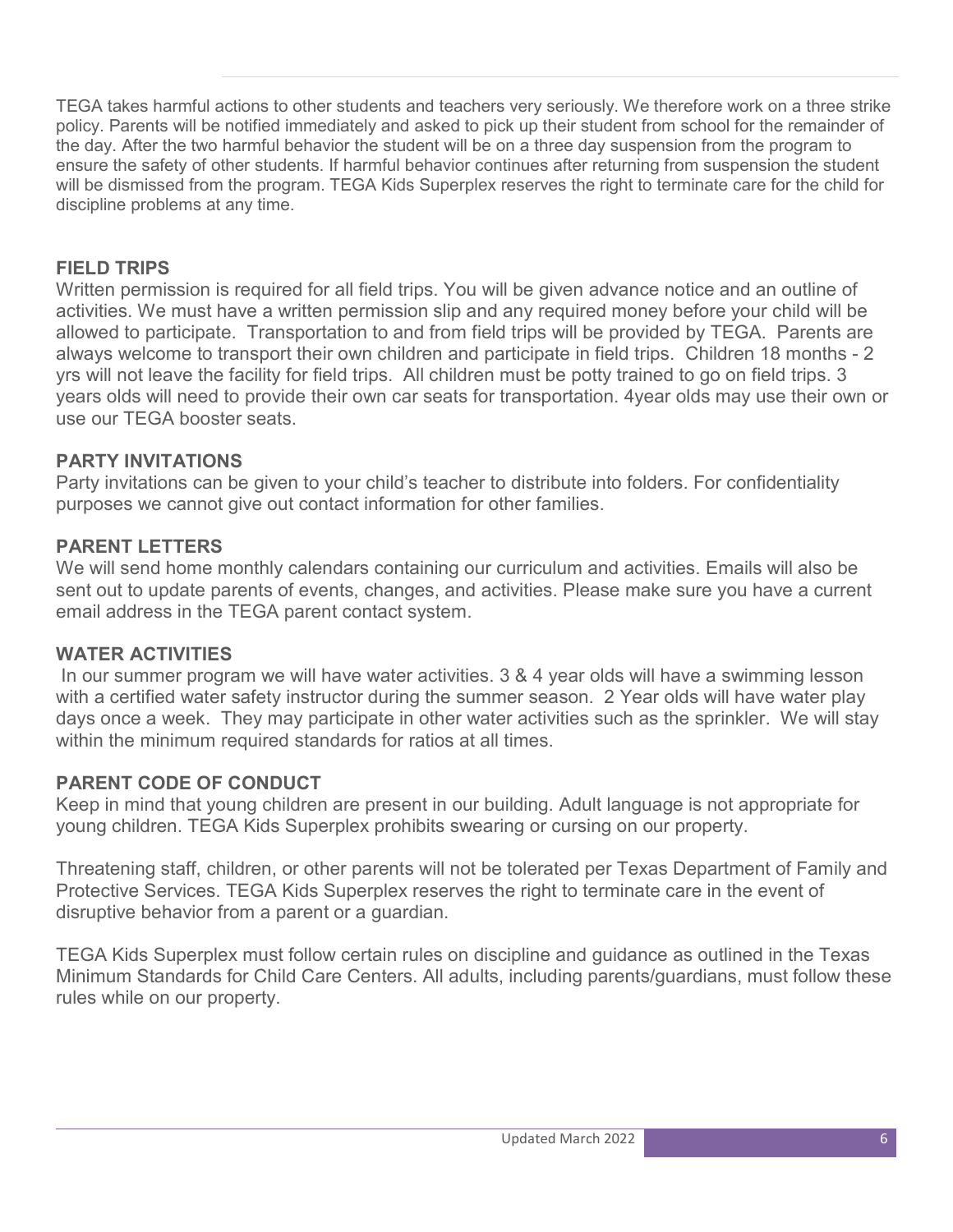# PARENTAL INVOLVEMENT

Parents are every child's first and most important teacher. Research has shown that parental involvement has a positive effect on children, and can enhance academic performance, self-esteem, and a child's motivation to learn. Therefore, we welcome parents to volunteer to help in the classroom or on field trips and encourage you to:

- Help your child attend regularly.
- Teach your child self-reliance by encouraging him/her to do things for himself.
- Confer often with the teachers about your child.
- Report any upsetting experiences that may help the teacher better understand your child.
- Take an interest in the program and whatever your child brings home.
- Understand that many things done in class are intangible and your child will not always bring something home.
- Take time to listen to your child's daily experiences and discuss them with real interest. However, do not become alarmed if your child does not mention his/ her daily activities. You may initiate a conversation by saying, "Tell me what you did today."

## WEATHER

We will follow the decision of Frenship ISD during inclement weather. We will contact parents via email and inform local news stations of any delays or closures for inclement weather.

## HOLIDAY CLOSINGS 2021 - 2022

TEGA Preschool:

August - TEGA Preschool STARTS

September 6 – Closed for Labor Day

September 20 (Monday) – FISD school Holiday,

Preschool as scheduled

FISD TEGA camp day

October 11 (Monday) – closed for Columbus Day

October 12 (Tuesday) – FISD ½ Day,

November 8 (Monday) – FISD & CISD Camp Day,

Preschool as scheduled

November 22-26 – Closed for Thanksgiving

December 17 (Friday) – all schools  $\frac{1}{2}$  day,

Preschool as scheduled

December 20-25 – Closed for Christmas Break

January 3-4 (Monday, Tuesday) – Camp Days,

Preschool as scheduled

March 14-18 – Closed for Spring Break

May 20- last day of school

TEGA maintains an emergency preparedness plan designed to ensure the safety of children during an emergency while in our care. The full emergency preparedness plan is available for review by parents upon request.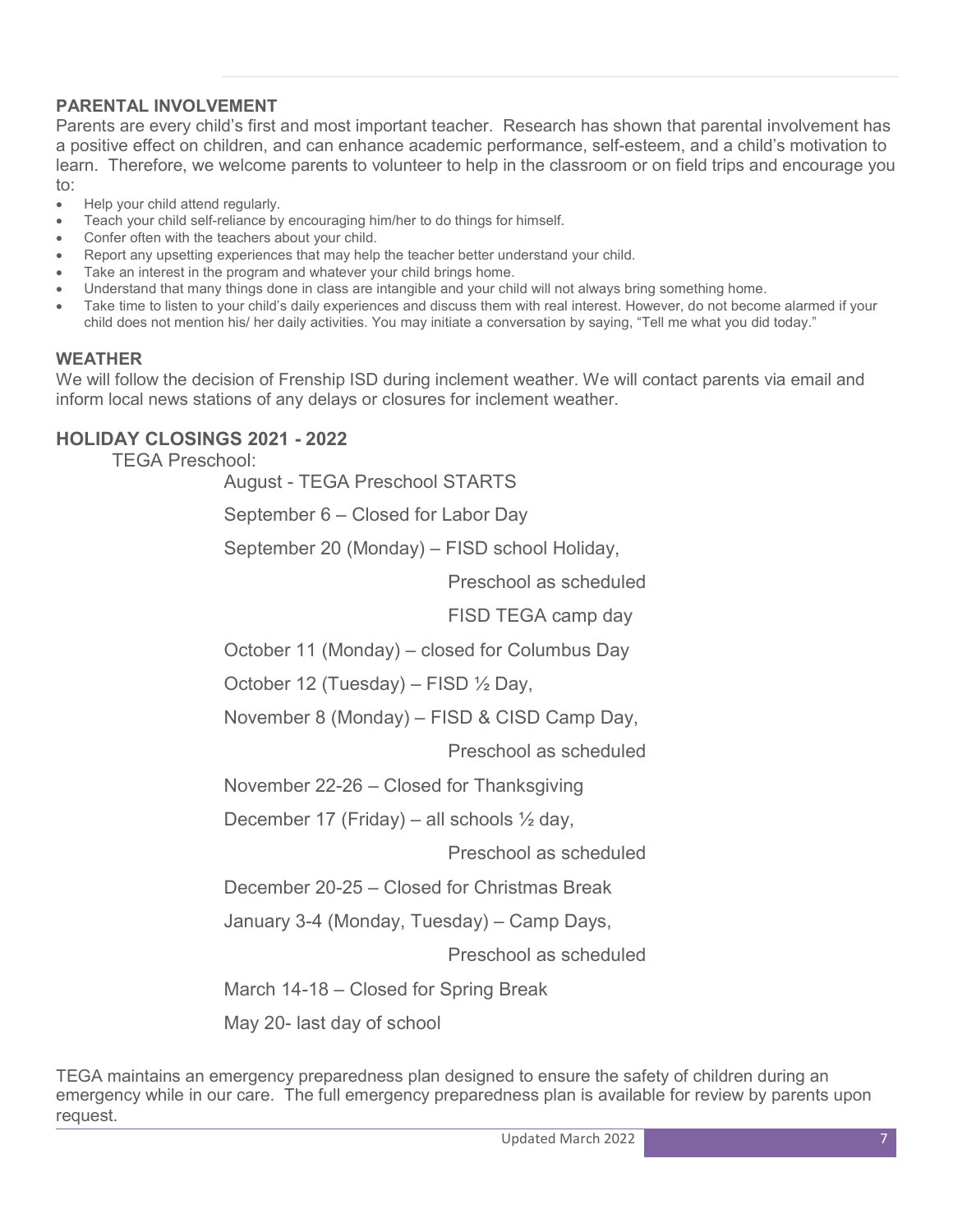## EMERGENCY PROCEDURES

In the event that a child needs medical attention, we will first contact a parent or guardian. If we cannot reach you, we will phone your emergency contact. If those 2 attempts fail, 911 will be called and ambulatory services requested.

## GANG-FREE ZONE

TEGA is designated as a "Gang-Free Zone". Gang-related or organized criminal activity within 1,000 feet of our program is prohibited and subject to increased penalty under Texas law.

## **ILLNESS**

When a child becomes ill at school, the child will be separated from the group to avoid spreading the illness. There must always be a current phone number where you can be reached. Parents should sign a release allowing emergency medical care in the event of a serious illness or injury.

For the safety of your child, if exposure to a communicable disease has occurred or is suspected, we reserve the right to require proof of diagnostic testing and a negative test result, or proof of treatment prior to re-admittance to school.

Please keep your child at home if they show signs of any of the following: sore throat, fever, earache, inflamed eyes, rash, ringworm, diarrhea, vomiting, runny nose with discoloration, cough and congestion if accompanied by fever, headache, discharge from eyes, ears, or nose, impetigo, or any communicable disease. A child should not be brought to school until they have been symptom free for 24 hours without medication.

The Texas Department of Human Services requires exclusion from care for the following illnesses:

- Fever until they have a normal temperature without any anti-fever medication for 24 hours
- Diarrhea/vomiting until they are symptom free for 24 hours
- Chicken pox until 6 days after last crop of blisters
- Common Cold/Flu until after the acute stage
- Giardia until after release by doctor
- Head lice/scabies until treatment has been underway for 24 hours
- Impetigo until treatment has been underway for 24 hours
- Infectious hepatitis until written release by physician
- Meningitis until written release by physician
- Mumps until 9 days after swelling
- Pink eye (conjunctivitis) until release by physician
- Poliomyelitis until written release by physician
- Rubella (German measles) until 5 days after rash begins
- Streptococcal (infections, scarlet fever) until treatment has been underway for 24 hrs
- Viral hepatitis until written release by physician

## IMMUNIZATIONS

The Texas Department of State Health Services requires that children enrolled in child-care facilities be immunized against: diphtheria, pertussis, tetanus, poliomyelitis, Haemophilus influenza type b (Hib), measles, mumps, rubella, hepatitis B, hepatitis A, invasive pneumococcal, and varicella diseases. Immunizations needs vary depending on the age of the child, and the minimum number of doses required for each vaccine is indicated on the schedule at the back of this handbook. More information can be found at www.ImmunizeTexas.com.

A copy of the child's complete immunization record must be on file with TEGA by the date of admission. TEGA does not accept students without immunizations.